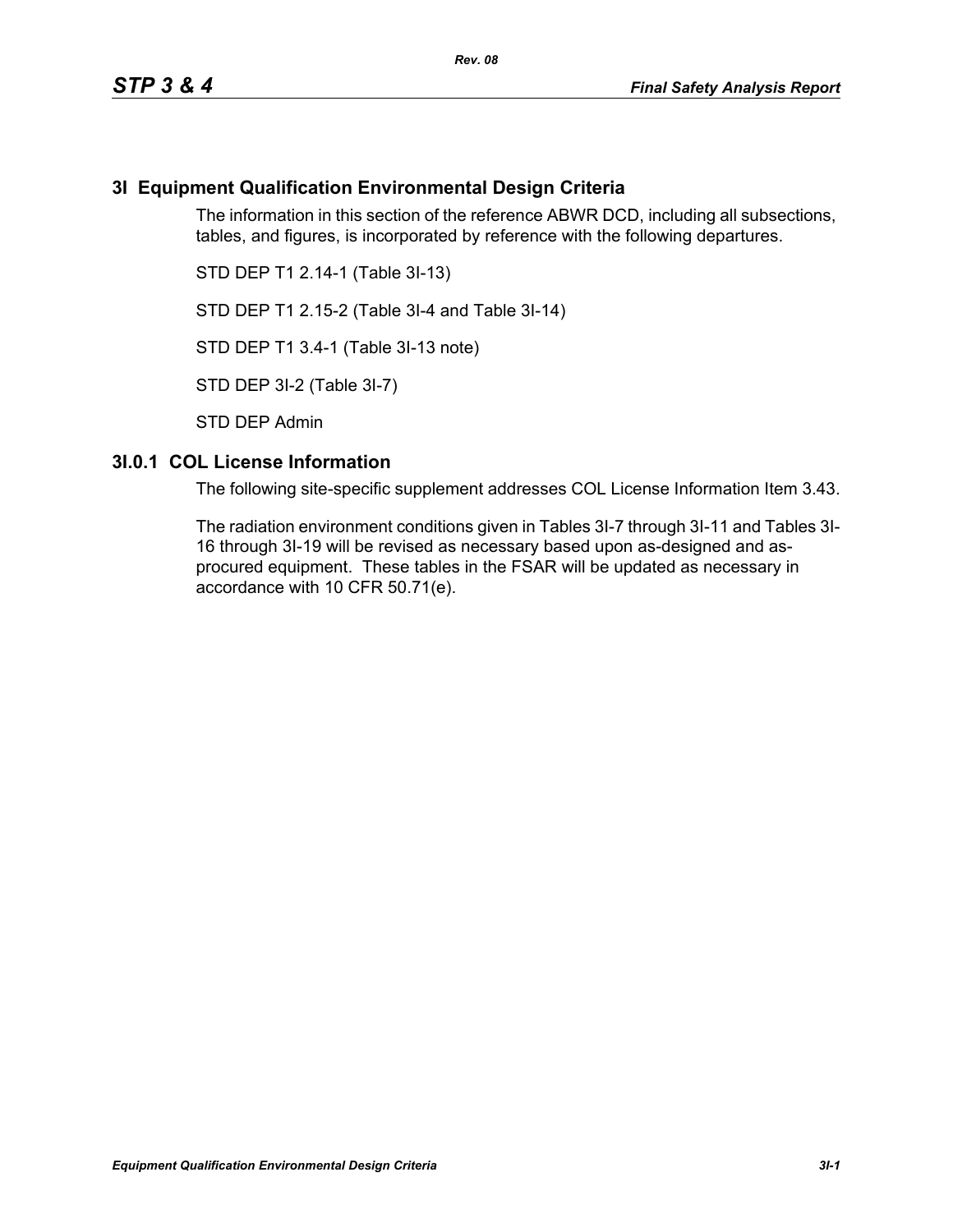# **Table 3I-4 Thermodynamic Environment Conditions Inside Reactor Building (Outside Secondary Containment) Plant Normal Operating Conditions**

| <b>Plant Zone/Typical Equipment</b>        | Pressure <sup>1</sup><br>kPaG | <b>Temperature</b><br>°C | <b>Relative</b><br><b>Humidity</b> |  |
|--------------------------------------------|-------------------------------|--------------------------|------------------------------------|--|
|                                            |                               | Max 50 60                | Max 90                             |  |
| Diesel generator rooms [Figs. 1.2-8/9.5-6] |                               | Min 10                   | Min 10                             |  |

## **Table 3I-13 Thermodynamic Environment Conditions Inside Reactor Building (Secondary Containment) Plant Accident Conditions1 (Continued)**

|                                                                                                                                                                                                           |                                                                                          |                                             | Time <sup>*</sup>            |                          |                   |
|-----------------------------------------------------------------------------------------------------------------------------------------------------------------------------------------------------------|------------------------------------------------------------------------------------------|---------------------------------------------|------------------------------|--------------------------|-------------------|
| <b>Plant Zone/Typical Equipment</b>                                                                                                                                                                       |                                                                                          | 1(h)                                        | 6(h)                         | 12(h)                    | $100$ (day)       |
| IFCS <sup>6</sup> valves including<br>Jeolation valve (recombiner<br><del>isulation valve irecommune</del><br>instrument, controls), electrical<br>equipment (power source<br>cables)[Figs. 1.2 8/6.2 40] | Temperature (°C)<br>Pressure (kPaG)<br><u> Humidity (%)</u><br><del>iummuitty 1707</del> | <u> 120</u><br>$102.97^{3}$<br><b>Steam</b> | 420<br>$402.97^{3}$<br>Steam | 66<br><u>3.43</u><br>400 | 66<br>0<br>90 max |

4. *Safety-related motor control centers, power centers, metal clad switchgear, and remote multiplexing units* digital logic controllers *in the reactor building are located outside the secondary containment in the emergency electrical equipment rooms.*

### **Table 3I-14 Thermodynamic Environment Conditions Inside Reactor Building (Outside Secondary Containment) Plant Accident Conditions**

| <b>Plant Zone/Typical Equipment</b>       | Pressure <sup>1</sup><br>kPaG | <b>Temperature</b><br>°C | <b>Relative</b><br><b>Humidity</b> |  |
|-------------------------------------------|-------------------------------|--------------------------|------------------------------------|--|
|                                           |                               | Max 50 60                | Max 90                             |  |
| Diesel generator room [Figs. 1.2-8/9.5-6] |                               | Min 10                   | Min 10                             |  |